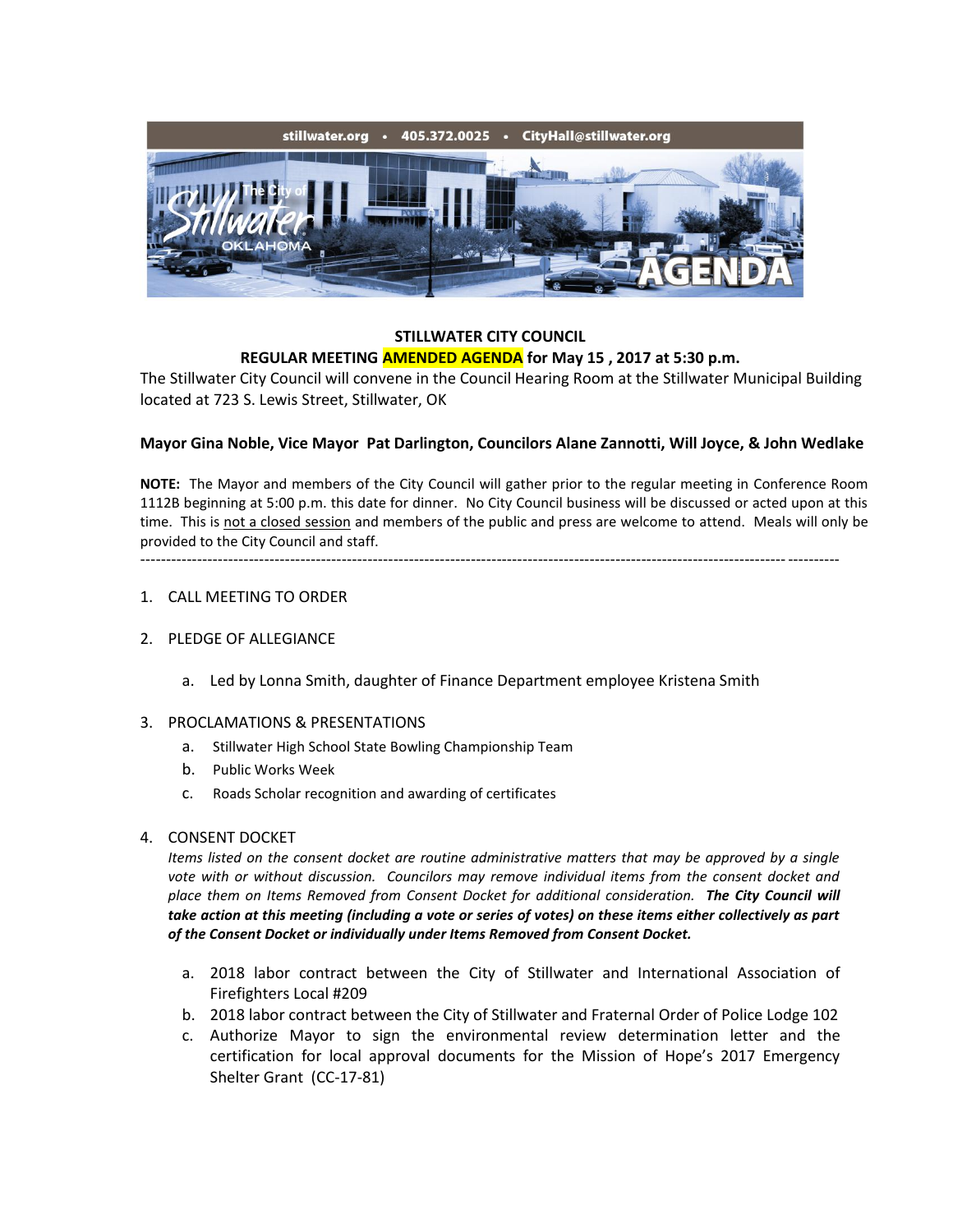- d. Authorize Mayor to sign the environmental review determination letter and the certification for local approval documents for Payne County Youth Services 2017 Emergency Shelter Grant (CC-17-82)
- e. Accept improvements and off-site easement for Oakdale Park, Section 2 (CC-17-74)
- f. Approve Task Order 30 with Olsson Associates Inc. under the Transportation Master Service Agreement for signal timing optimization of intersections along Hall of Fame Avenue and Duck Street (CC-17-80)
- g. Authorize Mayor to sign the environmental review determination letter and the certification for local approval documents for Stillwater Domestic Violence Services (Wings of Hope) 2017 Emergency Shelter Grant (CC-17-83)
- h. Bid recommendation for landscape maintenance of the following areas:
	- $i)$  $6<sup>th</sup>$  & Lowry traffic island
	- ii)  $6<sup>th</sup>$  & Washington traffic island
	- iii) Whittenburg Park entrance
	- iv)  $6<sup>th</sup>$  & Perkins traffic island
	- v) City Hall
	- vi) Armory
	- vii) Community Center
	- viii) Senior Center
	- ix) Couch Park swimming pool
	- x) David Payne Memorial
	- xi) Veteran's Memorial
	- xii) Stillwater Public Library
	- xiii) Downtown street corners on Main Street and Husband Street
- i. Budget amendment reflecting donation received by the Community Center from Friends of the Community Center to purchase tables and chairs for the dining room **APPROVED 5-0**
- 5. PUBLIC COMMENT ON AGENDA ITEMS NOT SCHEDULED FOR PUBLIC HEARING
- *The City Council will hear comments on agenda items not scheduled for public hearing from speakers*  who have submitted a written request in accordance with Sec. 2-25, Stillwater City Code. General *information regarding communication with the City Council in this manner is found on the reverse side of the agenda.*
- 6. ITEMS REMOVED FROM CONSENT DOCKET
- 7. PUBLIC HEARINGS

*The City Council will hear public comments, discuss, and take action at this meeting (including a vote or series of votes) on each item listed under Public Hearings unless the agenda entry specifically states that no action will be taken.*

- a. Receive public comment regarding a request from Sigma Phi Epsilon for a Map Amendment to rezone property at 1121 W.  $4<sup>th</sup>$  Avenue from RTM, Residential Two-family and Multi-family district to the RMI, Residential Multi-family – Intermediate district (CC-17-78) **APPROVED 5-0**
- b. Receive public comment regarding a request from Goodgrove Companies, Inc. for a Map Amendment to rezone property at 702 S. Jardot Road from MH, Mobile/Manufactured Home, to RTM, Residential Two-family and Multi-family district (CC-17-77) **APPROVED 5-0**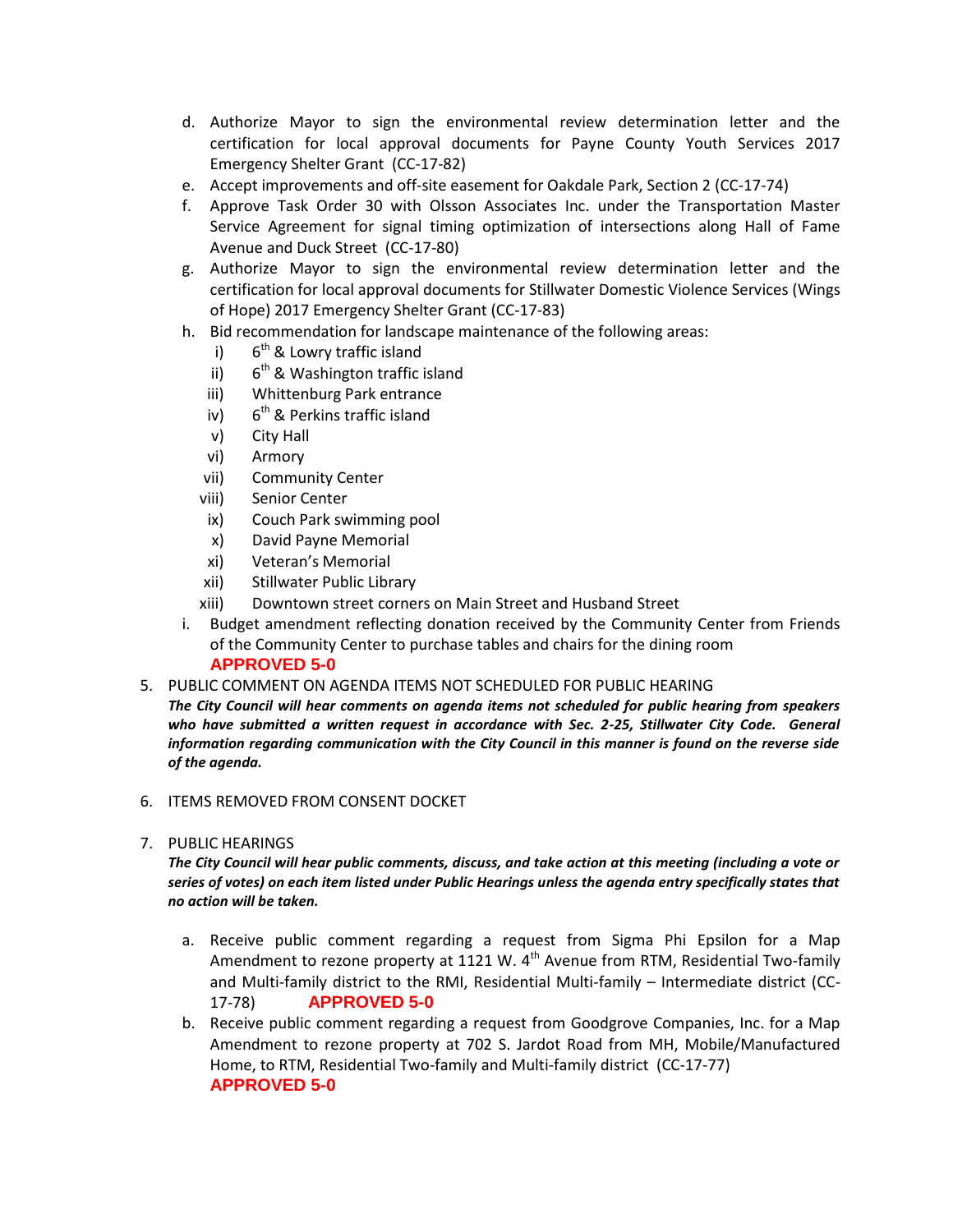- c. Receive public comment regarding a request for a Specific Use Permit from OK Stillwater Perkins LLC for a Healthcare and Social Assistance use (dental office) in the CS, Commercial Shopping district at 2307 N. Perkins Road (Continued from May 1, 2017) (CC-17-79) **TABLED UNTIL JUNE 5, 2017 5-0**
- d. Receive public comment regarding a request for closing of a permanent easement and right-of-way located on property addressed as 1220 W.  $12<sup>th</sup>$  Avenue (CC-17-75) **APPROVED 5-0**
- e. Receive public comment regarding the proposed 12<sup>th</sup> Avenue Land Use Plan and Land Development Code Amendments (CC-17-76) **SENT BACK TO PLANNING COMMISSION 5-0**
- f. Receive public comment regarding a request for a Map Amendment for property at 823 W. 11<sup>th</sup> Avenue from RSS, Residential Small-lot Single-family district to the O, Office district (Continued from March 6, 2017) (CC-17-73) **APPROVED 5-0**

# 8. GENERAL ORDERS

*The City Council will discuss and take action at this meeting (including a vote or series of votes) on each item listed under General Orders unless the agenda entry specifically states that no action will be taken.*

a. Water pressure standards (CC-17-85) **NO ACTION**

# 9. RESOLUTIONS

*The City Council will discuss and take action at this meeting (including a vote or series of votes) on each item listed under Resolutions unless the agenda entry specifically states that no action will be taken.*

a. Resolution No. CC-2017-10: A resolution of the Stillwater City Council adopting an operating budget for the fiscal year 2017-18  **APPROVED 5-0**

# 10. ORDINANCES

*The City Council will discuss and take action at this meeting (including a vote or series of votes) on each item listed under Ordinances unless the agenda entry specifically states that no action will be taken.*

Second Reading

- a. Ordinance No. 3364: An ordinance closing a portion of a general utility easement at property addressed as 1201 W. 6th Avenue **ADOPTED 5-0**
- b. Ordinance No. 3365: An ordinance closing the north 120 feet of right-of-way at Duncan Street at property addressed as 821 North Duck Street, 823 North Duncan Street, and 821 North Husband Street **ADOPTED 5-0**
- 11. REPORTS FROM OFFICERS & BOARDS

*Announcements and remarks about matters of general interest may be made by Councilors, the City Manager, or the City Attorney at this time. Items of City business that may require discussion or action (including a vote or series of votes) are listed below.*

- a. Miscellaneous items from the City Attorney
- b. Miscellaneous items from the City Manager
- c. Miscellaneous items from the City Council
	- i) Discussion about scheduling items for upcoming meetings

# 12. QUESTIONS & INQUIRIES